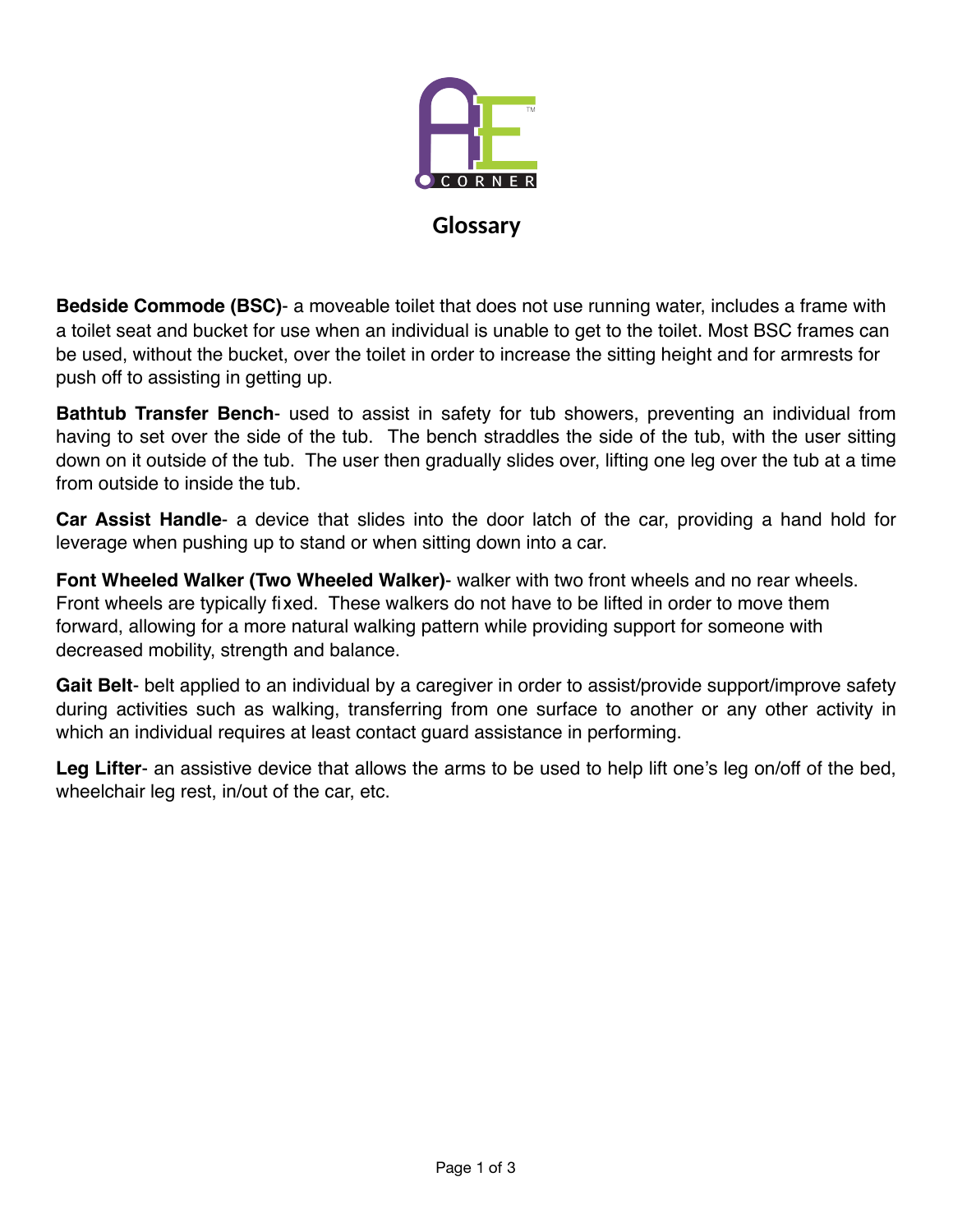**Independent (I)**- individual requires no assistance or supervision from person or assistance from a device to complete an activity.

**\_\_\_\_\_\_\_\_\_\_\_\_\_\_\_\_\_\_\_\_\_\_\_\_\_\_\_\_\_\_\_\_\_\_\_\_\_\_\_\_\_\_\_\_\_\_\_\_\_\_\_\_\_\_\_\_\_\_\_\_**

**Modified Independent (MI)**- individual completes a task with the use of a device (e.g., cane, walker, BSC, grab bar, etc.) and/or requires extra time to complete the activity.

**Standby Assistance (SBA)**- no physical contact is required by caregiver; the individual requires supervision or verbal cues to complete the activity.

**Contact Guard Assistance (CGA)**- individual requires light physical contact from caregiver (e.g., light touch to steady the individual without actual support)

**Minimal Assistance (Min A)**- caregiver provides 25% or less of the assistance needed to complete the activity.

**Minimal to Moderate Assistance (Min/Mod A)**- caregiver provides from 25% to 50% of the assistance needed to complete the activity.

**Moderate Assistance (Mod A)**- caregiver provides- caregiver provides at least 50% of the assistance needed to complete an activity.

**Moderate to Maximal Assistance (Mod/Max A)**- caregiver provides from 50% to 75% of the assistance needed to complete the activity.

**Maximal Assistance (Max A)**- caregiver provides 75% or more of the assistance needed to complete an activity.

**Dependent/Total Assistance (D/Total A)**- caregiver provides 100% assistance or support to complete the activity.

**\_\_\_\_\_\_\_\_\_\_\_\_\_\_\_\_\_\_\_\_\_\_\_\_\_\_\_\_\_\_\_\_\_\_\_\_\_\_\_\_\_\_\_\_\_\_\_\_\_\_\_\_\_\_\_\_\_\_\_\_**

**Mechanical Lift**- sometimes referred to as a "Hoyer Lift", which is a brand name. Assistive device used to transfer an individual who is unable to bear weight through their legs and or is dependent with care from one surface to another (e.g., bed  $\sim$ wheelchair, bed $\sim$ bedside commode).

**Prone**- position of lying face down.

**Rollator Walker**- a walker that rolls, having wheels at the bottom of each leg. Most typically having 4 wheels, though some may have 3. The front wheels typically swivel for improved control, with most having hand brakes. Usually include some sort of basket or bag with some including a seat.

**Sacral**- referring to the area of the tailbone

**Sliding Board (Transfer Board)**- assistive device used to make a "bridge" between two surfaces, allowing a person to "slide" across from one surface to the other (e.g., wheelchair<>bed, wheelchair $\sim$ commode). Typically used for someone who is unable to use or has limited use of their legs or if standing to transfer is unsafe.